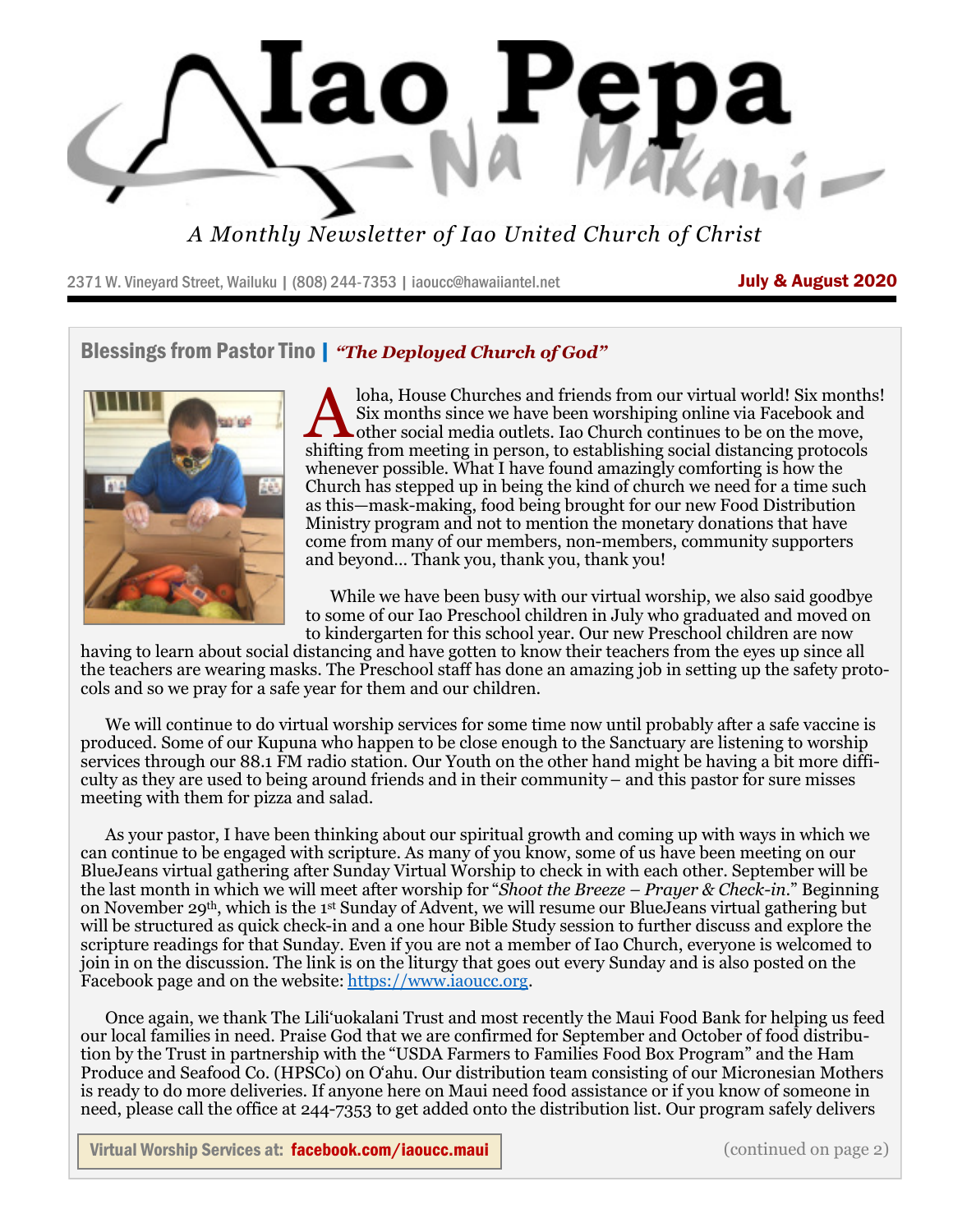# *September Lectionary*

#### **Sept 6 14th Sun. after Pentecost**

 **Exodus 12:1-14** Psalm 119:33-40 Romans 13:8-14 Matthew 18:15-20 *Remember, Restore...*

#### **Sept 13 15th Sun. after Pentecost**

 **Exodus 14:19-13** Psalm 103:8-13 Romans 14:1-12 Matthew 18:21-35 *Road to Freedom*

#### **Sept 20 16th Sun. after Pentecost**

 **Exodus 16:2-15** Psalm 145:1-8 Philippians 1:21-30 Matthew 20:1-16 *In the Wilderness*

#### **Sept 27 17th Sun. after Pentecost**

 **Exodus 17:1-7** Psalm 25:1-9 Philippians 2:1-13 Matthew 21:23-32 *God's Presence*

The lesson in **bold** is the focus of both the message of the day and any Sunday School lesson; the italicized title is the theme for the Sunday service. ●







*Above photos are from the Kupuna Lunch pickup and drive-through organized by Pam and Howard Ikeda, in conjunction with folks from Kahului Union Church. We've had a couple of Thursday noon drive-throughs, with kupuna driving up along the lower parking lot and having ono food from Tin Roof (and other local restaurants) delivered to them in their cars.* 

## Blessings from Pastor Tino

(cont'd fr. front page)

the food to your doorstep so that no one needs to drive, especially our Kupuna.

 As we continue with our social distancing and virtual gathering via social media outlets, I continue to pray for each of you and your families who might be struggling. Let us join in prayer for all our communities who are battling racial injustices. We also hold in prayer first responders who are on the frontlines of fires and in our hospitals.

> Blessings with virtual hugs and prayers,

> **Rev. Tino Cordova** Pastor

# AUGUST Birthdays

- 8/7 Daniel Hadley
- 8/9 Mary-Lynn Johannes
- 8/12 Lauren Akitake
- 8/13 Scott Akitake-Hill
- 8/13 Joshlynna Fugow
- 8/18 Maverick Falan
- 8/21 Lora Yaeko Sasaki Joshlyn Miteg Jolyn Yinmed
- 8/22 Don Miyagawa
- 8/25 Rylan Yatsushiro
- 8/27 Craig Bode
- 8/28 Carol Kennedy
- 8/31 Sanoe Awai

# SEPTEMBER Birthdays

| 9/5  | Bert Akitake         |
|------|----------------------|
| 9/6  | Avis Teshima-Wong    |
|      | <b>Carley Defang</b> |
| 9/11 | Dawna Krueger        |
| 9/14 | Janet Tomita         |
| 9/15 | Misae Kameya         |
|      | Erin Hashiro         |
|      | Anslan Fugow         |
| 9/19 | Jaime Ribao          |
| 9/20 | Mike Takamatsu       |
|      | <b>Winford Ideue</b> |
| 9/22 | <b>Emily Murai</b>   |
|      |                      |
| 9/25 | Shannon Furomoto     |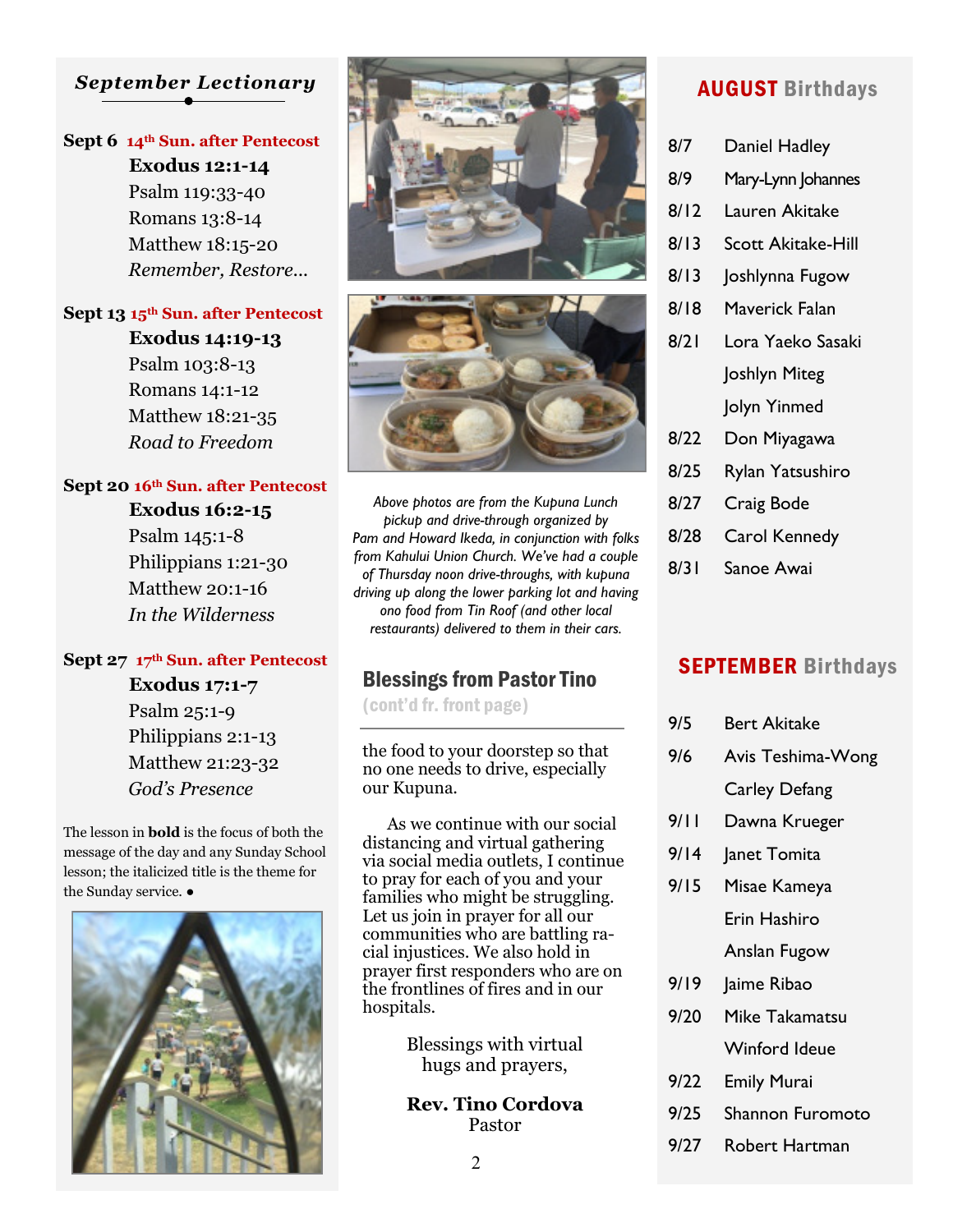# **Tim's** *Mana'o* **| Moderator's Notes**

# *Praise the Lord!*

In our modern times, the cross serves as a universal symbol of our Christian faith. A significant number of artisans have turned the cross into a thing of beauty to be worn as jewelry. From the historical perspective of early Christians, it was not seen as a thing of beauty. Crosses often stood outside many city walls; they were "decorated" with decaying corpses. To many, this served as a threatening message to anyone who defied Rome's authority. This included faithful Christians who refused sacrifice to Roman gods. As believers ourselves, we tend to speak of the cross as the instrument of salvation.



When we make the Sign of the Cross it helps to fix our minds and hearts to God. We make the Sign of the Cross to keep close to God. In our trials and in our temptations, our strength and protection is the Sign of the Cross. A person's Baptism is sealed with the Sign of the Cross; this signifies the fullness of redemption and that the person belongs to Christ. We should look to the cross more during these COVID-19 times, and realize that when we make the Sign of the Cross we give our entire self to God — mind, soul, heart, body, will, thoughts.

It's been a while since we've worshipped in the sanctuary. The symbol of the United Church of Christ that we see on the New Century Hymnal comprises a crown, cross and orb enclosed within a double oval bearing the name of the church and the prayer of Jesus, "That they may all be one" (John 17:21). It is based on an ancient Christian symbol called the Cross of Triumph. The crown symbolizes the sovereignty of Christ. The cross recalls the suffering of Christ for the salvation of humanity. The orb reminds us of Jesus encouraging the people to be his "witnesses in Jerusalem and in all Judea and Samaria and to the ends of the earth" (Acts 1:8). That Scripture verse represents our commitment to unity among the churches of Jesus Christ.

In Christ's service,

**Tim Stewart, Iao UCC Moderator Editor: [** Editor: photo above is of the moderator's family in late July, from a walkabout in town; fam selfie is from the Wailuku bridge and overpass. ]

# Making donations or offerings to Iao UCC via Vanco payments:



*We've been updating the Iao UCC website recently, and one of the new things we've added is a prominent DONATE button on the navigation bar at the top of the page — we moved our online giving function from Square.com to Vanco Payments.*

*Also see the new pages on the website, including a historical timeline and a page gathering in one place Pastor Tino's sermons (look for it in the Resources tab).*

**NOTE:** The Vanco donation page guarantees *secure* transactions. If you would like the Iao UCC home page to also load securely—*even though you're not engaging in financial transactions on it per se*—you can point your web browser to: **https://iaoucc.org** — (using 'https' instead of just 'http' or just 'iaoucc.org')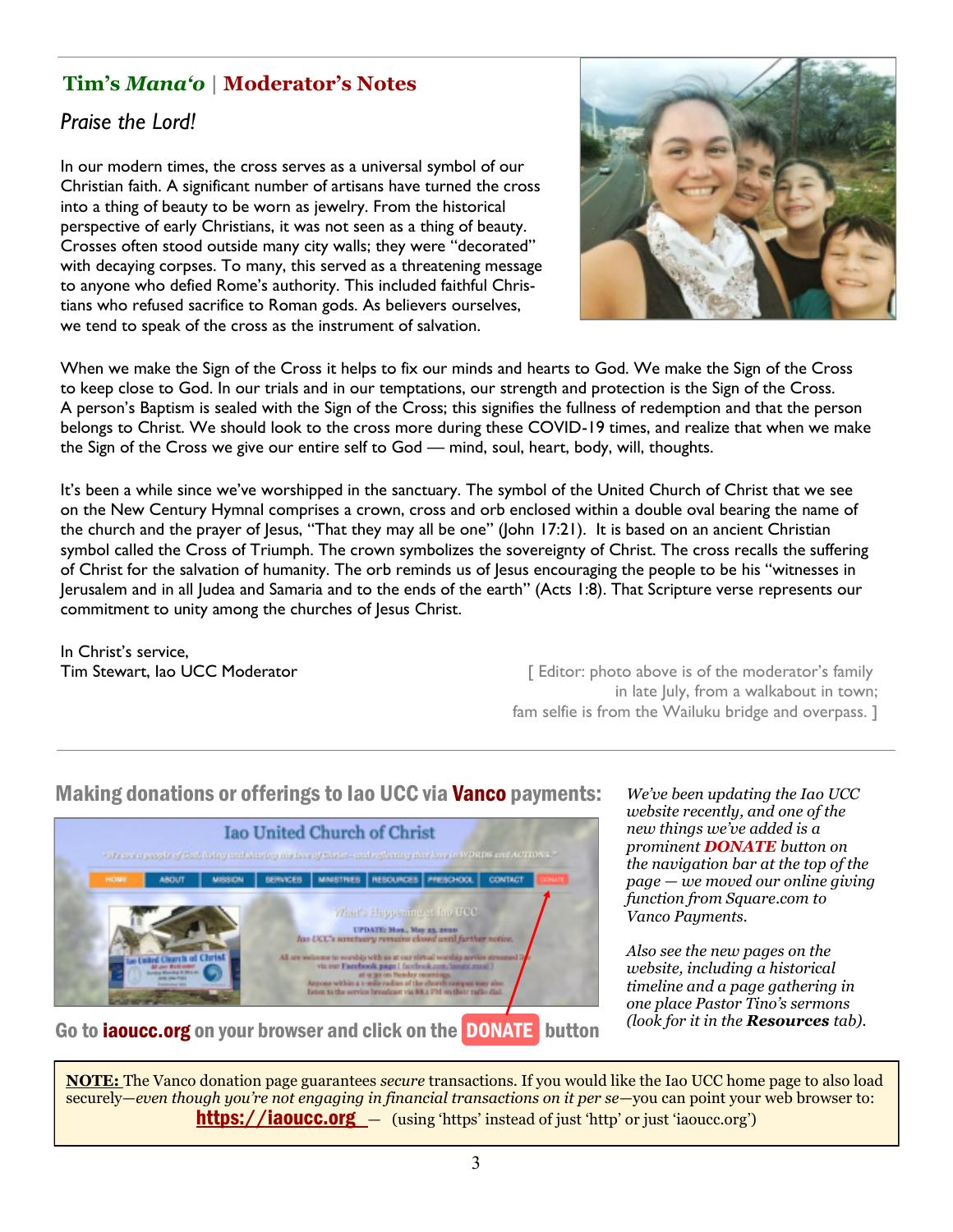# "Keep Shouting" Sermon on August 16, 2020 by The Rev. Floren"Tino" C. Cordova, Pastor

11th Sunday After Pentecost — Romans 11:1-2,29-32 & Matthew 15:21-28

Poem: "*A Strong Woman*" by motherhood.org

A Strong Woman is one who feels deeply and loves fiercely Her tears flow just as abundantly as her laughter. A Strong Woman is both soft and powerful She is both practical and spiritual. A Strong Woman in her essence is a gift to the world.

I would like to begin this morning with a story about a woman in a farming community years ago who went to a meeting usually dominated by men. They were discussing some important issues critical to farmers. About midway through the meeting this woman stood up and spoke her piece. One of the old farmers didn't like her intrusion. He jumped to his feet and said, "What does she know about anything. I would like to ask her if she knows how many toes a pig has." Quick as a flash, the woman replied, "Take off your boots, Fred, and count them yourself!" For me, this is an example when strong-willed women have something to say – it is best to keep quiet and listen. These strong women have a voice and they *will* be heard!

I would like to go back a few Sundays from the Gospel of Matthew. Earlier we read about the feeding of the five-thousand, but when you actually read the text, the number just doesn't add up  $-$  it is more like fifteen thousand+ when we add in the women and children. The disciples seemed to be dismissive and wanted Jesus to send them away into the villages so that they can buy themselves some food. Jesus uses this moment to teach them and us – that no one, should ever be sent away hungry – both physically and spiritually. "You! You disciples, you give them something to eat." "You! You Church, you give them something to eat!"

In last week's Gospel reading from Matthew, once the crowd at this huge dinner party of Jesus had their bellies filled with bread and fish and their souls filled with the Word of God – Jesus dismisses them and his disciples so that he could go up for some time of rest and prayer. In today's Gospel reading, we have Jesus and his disciples once again on the move. After some time of self-care and teaching the Peter about his lack of faith out in the water and how we too are reminded to reach out to Jesus when we find ourselves knee deep in the mud pits of life – today we get another lesson, not only from Jesus, but from a strong-willed woman. Matthew reminds us that she is not a Jew, she is a woman, and recalling that Jews and Canaanites were not the best of friends at that time. Canaanites could be Palestinian in our world today. Still considered as outsiders, still "othered" by many in that area and still not the best of friends.

We do not know the woman's name, nor her daughter's name, but many of us can surely relate to the desperation of the mother's shouting. At a time when we see our beloveds – family, daughter, sons, grandmothers, grandfathers, friends, colleagues, best friends – fighting this COVID19 virus or dying from it – we can relate to why she is persistent in her shouting – Amen! The most vital identity about this woman is – **she is a mother!**  She is a strong-willed woman and mother who *will* be heard! "Have mercy





on me, Lord, Son of David; my daughter is tormented by a demon." Here is what is interesting – she shouts out to Jesus by using his family linage – a Canaanite woman – the other, the outsider – first begging for mercy, then calling out to the Son of David. I know you and I know your name – you Jesus, you are the Messiah, the Son of the living God through the family linage of David, your family history has been foretold through the Jewish prophets that I, and so many like me have heard from outside of the temple palace walls. You, Jesus, Son of David, the compassionate healer of God, have mercy on me and save my daughter!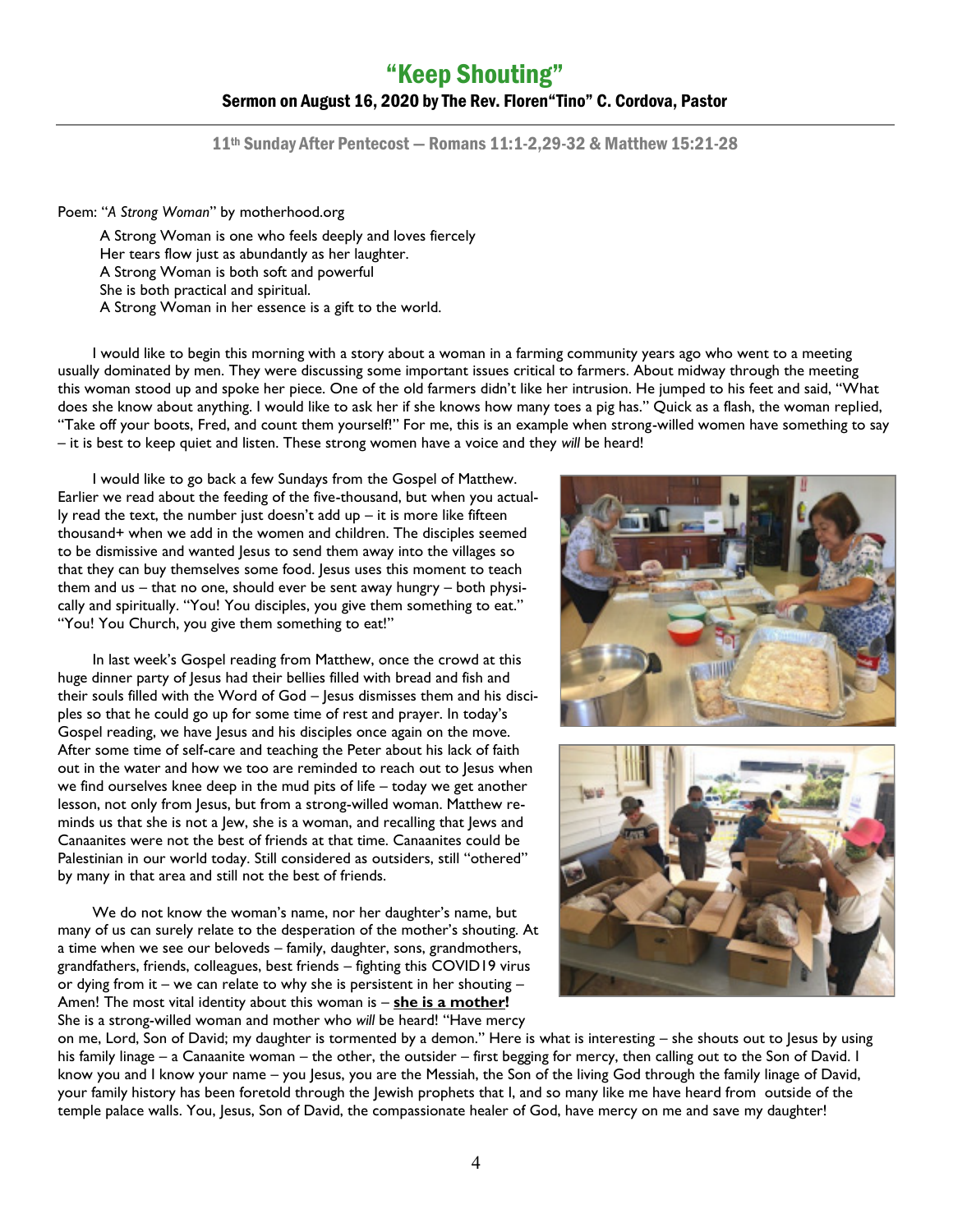#### Beloved community, at a time when we are shouting for lives of our loved ones to be healed by this unsee-able virus, **this unnamed woman reminds us to be persistent in our prayers and persistent in our shouting**.

Jesus' response would make it seem as if he had left his compassion up at mountain where he prayed. It would seem as if he too now followed his disciples' stance on being dismissive. At first, Jesus' response is no response. Not a word, not a "how are you" not a "I do not have time for this woman" – nothing, nada. Now we do not know what demon possessed her daughter – we may not know what it really meant to be "possessed" in those days. For some of us today, many think their teenagers are possessed in some way…I'm kidding! But in all seriousness – the burdens our society and families place on the backs of our youth and young adults to a point where it may feel like a heavy burden. In this time of having to remain sheltered in place, many of our youth may be experiencing depression, anxiety, or becoming irritable. Many of our youth have been brought up to be sociable beings and so school has become a place where they can be youth, students, a place where they can socialize with their peers away from adults. We are meant to be "in community" so it has become difficult to be locked in place for a prolonged period of time – with parents. This is a time when they might be shouting like our Canaanite sister – "Have mercy of me, Lord, Son of David!"

The more we read the Gospels a common theme emerges – Jesus is always up to some, as the late Congressman John Lewis would say – "good trouble" – Amen! Jesus is always trying to find teachable moments for his disciples, followers, and listeners. Today's reading reminds me of some of the strong-willed women in scripture – like the woman who gave all she had as an offering – a teachable moment that Jesus used. The woman at the well – another Canaanite sister – another teachable moment that Jesus used. The first evangelists and Gospel authors of the resurrected Christ – Women! You! You strong woman of the Gospels, go and be teachers and preachers, even if you have to "shout" along the way! Once again, his disciples this morning were their usual dismissive mode, and it was easy to do with a Canaanite and a woman. "Send her away, for she keeps shouting after us." This woman is bringing shame onto them with all this shouting so, "Jesus, please send her away, she's disturbing my soul from the inside with all this shouting! She's making me fell guilty – send her away!"

This is not the first time that Jesus refers to the house of Israel as "lost sheep." Earlier in chapter 10 of Matthew, he also tells the disciples to enter only into the houses of the "lost sheep of the house of Israel." Notice how Jesus does not refer to the Canaanite Woman as being "lost" as he does to those within the house of Israel. Beloved community, I believe Jesus is teaching his disciples once again, and us, that before we begin with our finger pointing toward anyone else or any group, maybe we should think about cleaning up our own house first! We need to clean up the sheep in our own house filled with racism, sexism, ageism, misogyny and all the other ugly and hurtful "isms" and hurtful words that is embedded in our society. When our own house, weather that be our House Churches of today, our places of Worship, however we may want to describe "house," or even our national leaders would refer to another human being as "pig" or "dog" or "nasty woman" or "spic" in my case or any other hurtful word. That is the house Jesus is asking us to clean up first. When our house would have the poor on our streets and in our society eat the crumbs off sidewalks and floors – we must keep shouting until change happens. Like all the "*woman of great faith*," until change happens and until prayers are answered, we must keep shouting!

Many of us have had a similar experience in our lives with strong women – Amen! Iao Church knows how I like to talk about some of my Mama's stories. You see, Mama was a strong-willed, Catholic, Latina woman who crossed the boundaries and lines of the higher-archaeal, patriarchal system of oppression. She learned from her Mama, another strong willed, devoted Catholic woman who believed in not only her worth, but in the worth of all women and all men. Mama not only prayed to Father God, but as a strongwilled woman, she also prayed to Mary, the mother of Jesus – the co-creator with God. Mama prayed the rosary daily. La Virgen de Guadalupe was looked upon by Mama and many in her generation as an example to follow when it came to courage, strength and faith. Like the woman who kept shouting at Jesus, these women who helped form my theology were instrumental in keeping male privilege in check. Mama believed that her children would learn to cook, clean, iron and sew, not because it is a man's or woman's job, but because it is the right thing to do and teach. Here in Hawaii, we call that "pono" – which means "do what is right."

So, let us close with this beloved community. At a time when we find ourselves knee deep in the mud pits of life. When things are not going quite right. When we are worried about putting food on the table, worried about ourselves, our health and well-



being or maybe a loved one suffering from the COVID19 virus. Maybe worried about our brothers and sisters in the black or Asian community who are purposely being targeted by hate. Let us take a stance like the strong-willed woman in our Gospel reading this morning. We will be heard – Amen? We will keep shouting until we are heard. For ALL voices matter – because we all "feel deeply and love fiercely."

#### **Amen, Amene, Ashe, A-ho, and Alleluia**.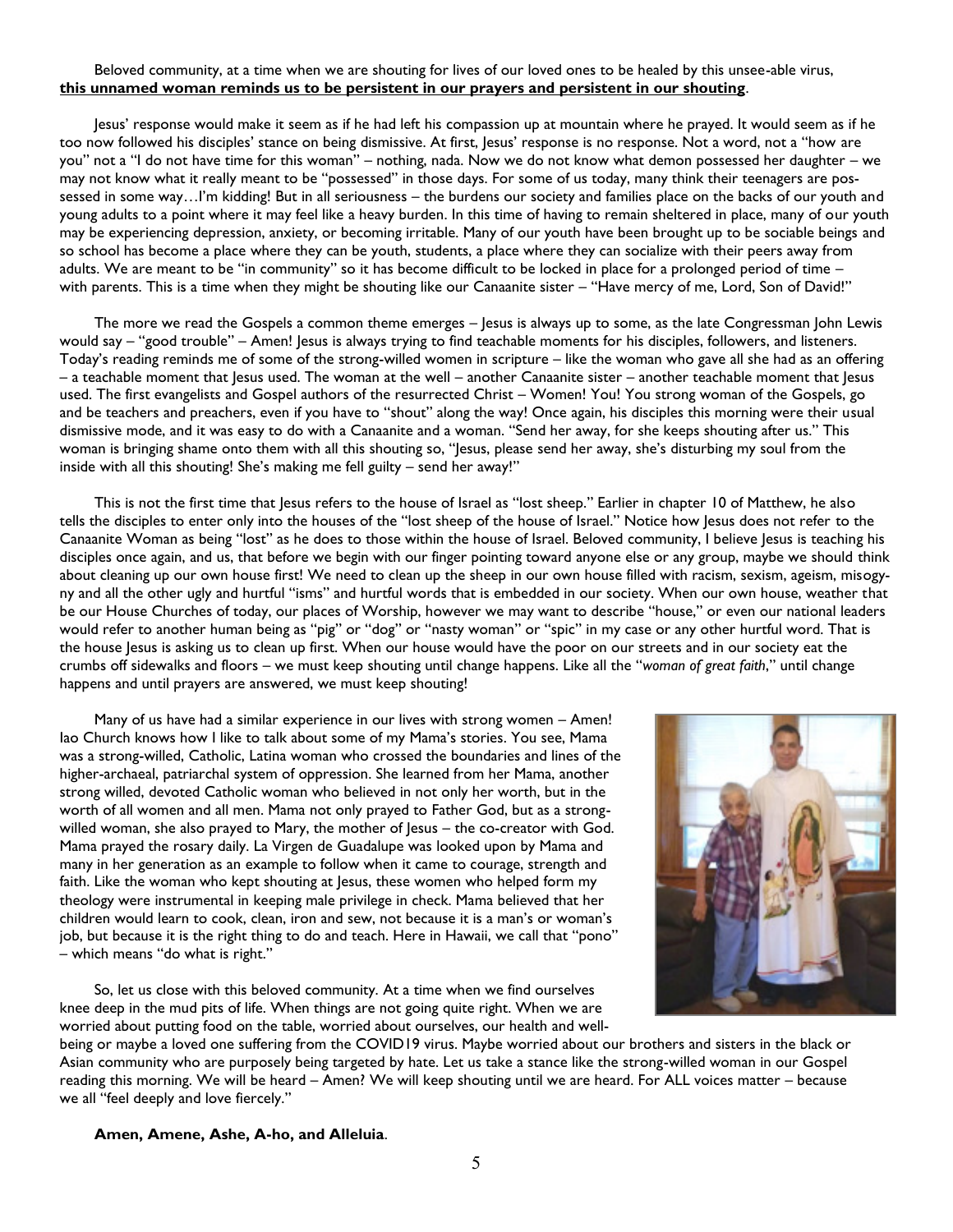# **Why I Am a UCC Member**

**by David** 

One reason is I was sent to a Congregational church when I was a child of six, in 1936. My mother felt that to be a good "American" we should adopt the faith of Americans, who were "Christians." So all 7 children in our family were sent to Sunday School at the Holualoa Congregational Church, Holualoa, Kona, Hawaii where we lived. And of course the Congregational Church was the first Protestant church introduced to the Islands which became the major church with many churches all over our Islands. This first experience in a UCC church may have some influence in selecting a denomination.

But the reasons I am a UCC member today is not because of past denominational affiliation but because of how the UCC practices the Christian faith as a denomination today. First of all, we believe "God is still speaking", that we should not put a "dot" in our understanding of the scripture where God has placed a "comma." An example of this is "Love your neighbors" means all people God calls his children, not excluding anyone. And the UCC believes and practices acceptance of peoples of differences in a congregation. "Diversity" in congregations is not only practiced but encouraged in UCC congregations.

And "Peace and Justice" for all people is a strong part of UCC ministry. I know that we Nisei, Ameircans of Japanese ancestry who lived in the time of WWII experienced the worst of discrimination as an ethnic group who did not deserve it. Because of this experience in my life I am glad to see our UCC taking the first steps against injustices in the world, starting with slavery, to be the first to ordain women and support women's rights and acceptance of LGBTQ people as members and as clergy leaders.

I might claim to have been a Congregational/UCC member for 84 years. An active living faith did not occur after college but this faith has kept me attending church as my need to grow in faith, through learning and fellowship with others of faith.

# **Life During the Pandemic**

#### **by Grace**

I am 87 years old and during the Covid-19 pandemic I developed very strong feelings about several things. First, in order to live effectively I must crawl into the 21st century by learning and using technology effectively. Without this knowledge, I cannot participate in enjoying what is available on the computer and television.

Luckily for me I have my daughters and grandchildren around so I was able to participate in virtual worship services, graduations, and even read their the-

sis, hear concerts despite my hearing difficulties and eye problems.

Second, thanks to the church we are developing people who care for *kupuna*. I know that the Japanese have a strong case by ingraining *oyakoukou*, meaning to take care of family members; but *kupuna* care is also a Hawaiian trait, and I want to



thank all who have this great trait because I am the recipient now!

Last, I want to encourage home gardens. David has always grown a garden wherever we had a home. He learned this from World War 2 days when we had victory gardens. We have always had fresh vegetables for eating and I think it has contributed to our longevity! David is 90 – and still plays tennis 3 times a week.

> [ Editor: Photo above is of the jaboticaba tree in Aunty Grace and Uncle David's garden, which was beginning to burst with fruit, on the day I came to pick up one of Aunty's gorgeous floral arrangements for the sanctuary. The tree began fruiting profusely shortly after Hurricane Douglas passed by the islands, bringing some much-needed rain to Upcountry Maui. ~ L. Nebres ]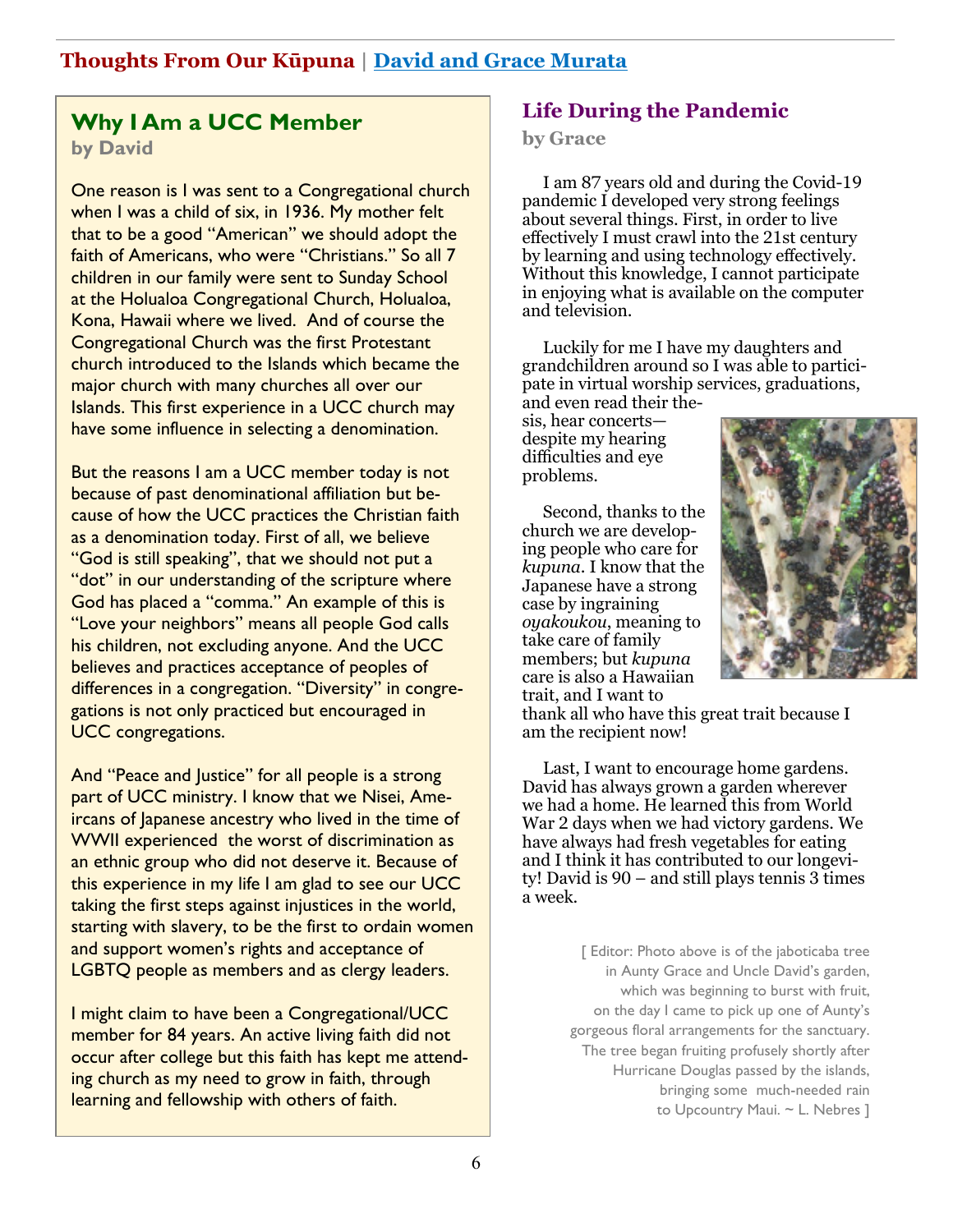# **From our Conference Minister | Reflections on Pastoral Stress**

[ This article appeared in the Hawaii Conference UCC's weekly Coconut Wireless newsletter, issue of Wed., Sept. 2, 2020 ]

Your pastor is under a lot of stress. This bears repeating: *your pastor is under a lot of stress*. By "a lot," I mean unlike any other amount of stress your *kahu* faced before. The debate (or is it a fight in your church?) over in-person worship services or not, singing or not, finances and staffing, the curve to understand online platforms that address security and accessibility, limits on the numbers of people at weddings and funerals, and the myriad needs for pastoral care, and spiritual guidance called upon at this time. And, your pastor also has personal responsibilities and issues, as we all do. Your pastor is under a lot of stress.

Your pastor has probably said very little to you about this stress—little about how weighty it is and how heavy the burden has become. What can you do to help your *kahu*?



[ Editor: Photo above is after I'd asked Pastor Tino to pose for a "looking stressed" portrait, to accompany Rev. Popham's essay. ::chuckle::  $:-$ ) ~ Lloyd N. 1

- 1. *Stop complaining if decisions about your congregation and COVID-19 are not to your liking.* Understand that what happens in a congregation is often the result of a system of compromises built up over years and this system of compromises will most likely determine how the church leadership will react during this pandemic more so that any theological or ethical stance will.
- 2. Let your pastor know that he or she can take time off away from the church. COVID-19 is not going away; it will still be with us after your pastor returns from vacation. Give your pastor permission to attend to self-care and family well-being above the needs of the congregation for a period of vacation time as should be outlined in the pastor's call letter.
- 3. *Recognize that meeting personal political tenets is not the mission of the church.* We exist to promote and to continue the ministry of Jesus in the world during our lifetime. We are not here to ensure that our church is politically right or politically left on any issue.
- 4. *Show appreciation for your pastor.* Nothing helps to empower a minister more than hearing from her or his congregants that the time and effort and extra miles that are being put in are noticed and appreciated.
- 5. *Realize your minister is human*—and that all those moods, frustrations, ups and downs that you are feeling are also being felt by your pastor. Be gentle with one another and remember that none of us has a road map. We don't know when COVID-19 will end. We don't know how communities of faith will be reshaped by this pandemic. What we do know is that the God who walked with the church through its most difficult times also walks with us today and into the future.

**Rev. David K. Popham** HCUCC Conference Minister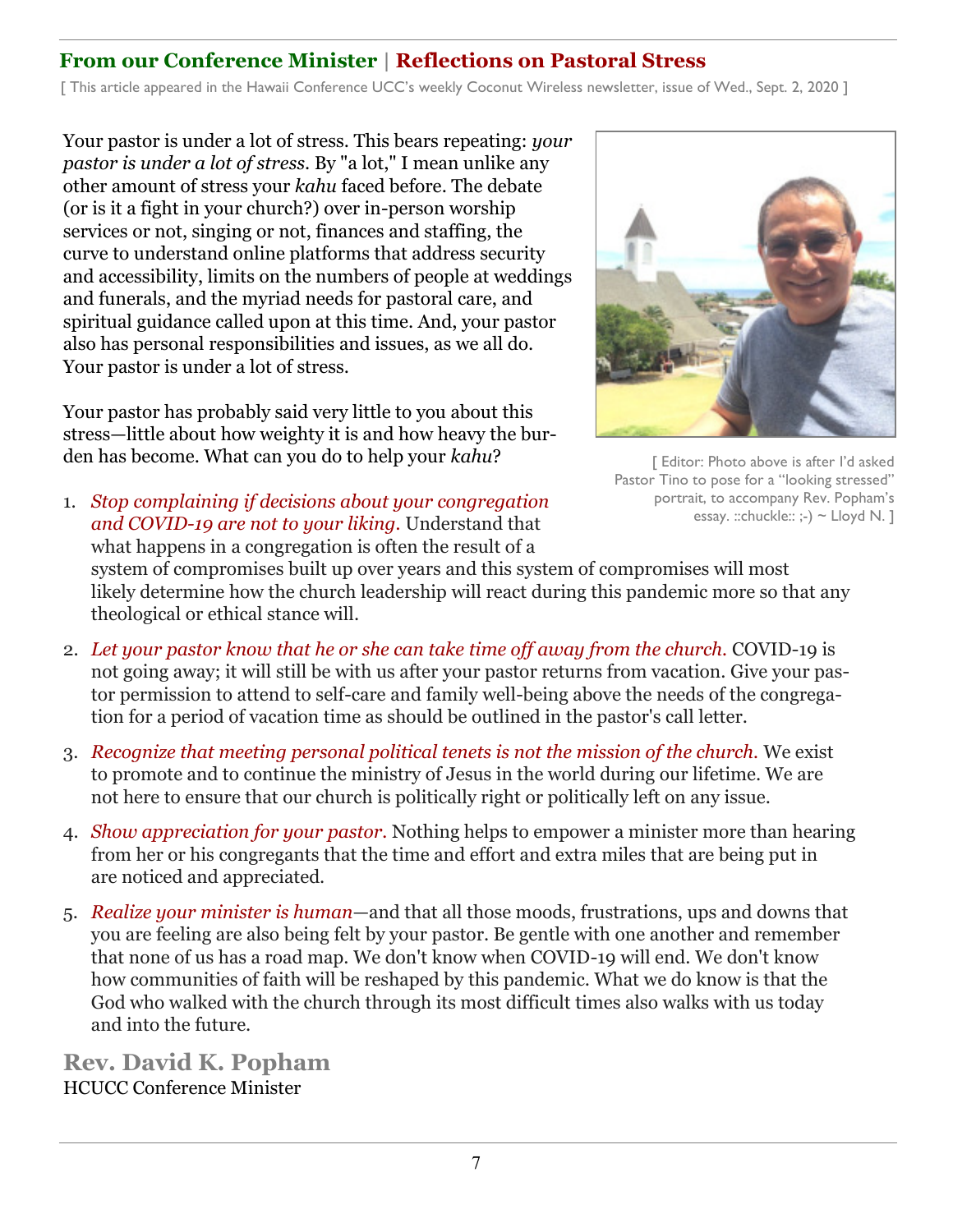# **Iao UCC & Foodland's "Give Aloha" 2020**

Once again, Iao UCC is participating in Foodland's *"Give Aloha"* Program. This program honors Foodland's founder, Maurice "Sully" Sullivan



and continues his legacy of giving back to the community. Since the program began in 1991, over \$32,000,000 has been raised for Hawaiʻi's non-profit organizations.

### *How it works:*

From September1-30, 2020 you are invited once again as a member or friend of Iao UCC to make donations up to a cumulative total of \$249.00 per person at check-out. This year, Foodland and the Western Union Foundation will match a portion of each donation up to a total of \$300,000 for all organizations combined. Matching gifts will be calculated at the end of the program. *Organizations will receive100% of all customer donations given to their organization, plus their percentage of the matching gift provided by Foodland and Western Union.* 

### *How to donate:*

Present your Foodland *Maika'i* card or phone number at the checkout counter and inform the cashier that you would like to make a donation to Iao UCC. Our five-digit registration code is **78972** . If you do not have a *Maika'i* card*,* you may request one. Your donation will be added to your grocery purchase total. Again, you may give up to \$249.00. The amount you donate and the name of the church will appear on your receipt.

Any donation must be made payable to "Foodland" or "Sack-N-Save." Donor names will not be released to the church, so if you would like us to know of your gift, please contact us so that we may properly acknowledge your gift.

## *Donations are tax deductible.*

Your donation will be tax deductible to the full extent of the law. Please save your store receipt for tax purposes since it will be the only record you will have of your donation. Total gifts to organizations will be announced shortly after the drive, sometime in early October. For more information, you can go to:

### givealoha.foodland.com



When was it Jesus, that…? When was it Jesus that my heart just felt broken, inconsolable, guilt ridden?

When was it Jesus when I saw you weeping and all I could do was cry?

The snot-nosed, dirty-diaper infant Jesus is *STILL* weeping in our world!

When YOU, when YOU the country that claims to be founded on "Christian" values and principles *do this* to the least of my people, YOU do so unto me.

[ Editor: The above photo and text are from a response that Pastor Tino gave to a recent survey sent out by his seminary alma mater, **Pacific School of Religion**  (PSR) in Berkeley, CA. The question was:

 *"A picture is worth a thousand words. Please attach one image that captures the urgency of PSR's mission and why it needs to succeed in the world."* ]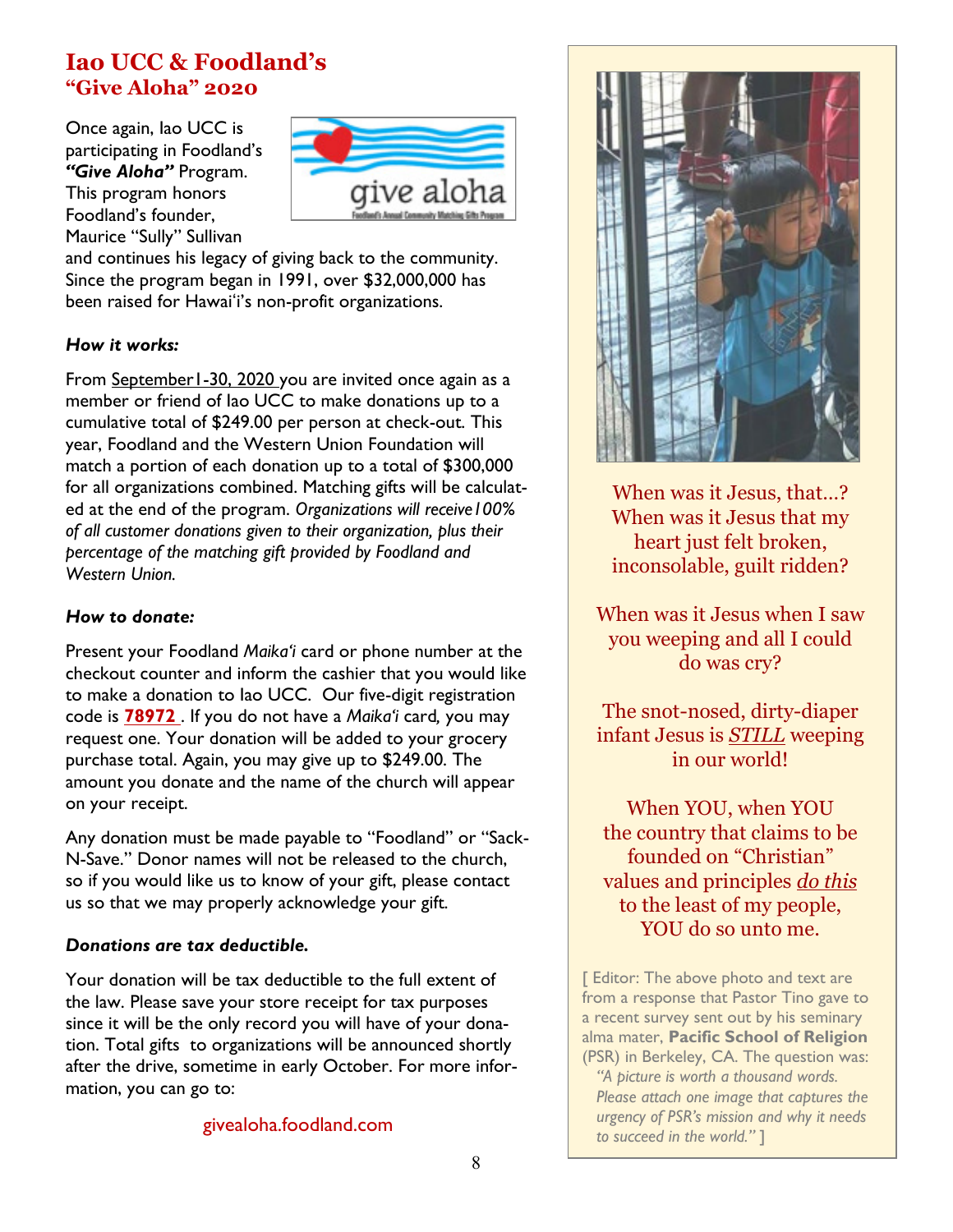# **Iao UCC in the Community | Our Church's Ministries on Maui**

Responses to the church's Food Distribution Ministry

From **Queen Liliu'okalani Trust** (26 August 2020):

There is a well-known and often used Hawaiian *'Ōlelo No'eau* or proverb: *'A'ohe hana nui ke alu 'ia. No task is too big when done together by all.*

This is what comes to mind when I think of the magnitude of the produce and protein sharing and caring that we have been a part of over the past months through the partnerships with USDA, Ham Produce and Seafood Inc., Lili'uokalani Trust and caring organizations such as 'Iao United Church of Christ. As an example, on one given day, the sharing of 960 produce boxes went out island-wide from Wailuku to Kahakuloa to Lahaina to Kaupo to Ha'ikū and areas in between, all of us in our small teams, in our communities, sharing the blessing.



The COVID-19 pandemic has isolated many in attempts to keep us safe and healthy. It has, however, also brought many of us together, uniting us to work as a team in support of our neighbors. 'Iao United Church of Christ, under the leadership of Reverend Florentino "Tino" Cordova and with the help of many hands, is truly a light burning brightly in the night. Not only did you distribute the produce and protein boxes provided to you, but you supplemented and enriched them with your own contributions, creating very special care packages of love and hope.

Both Erica and I send a mahalo nui for all your energy and efforts. We are hopeful that we are able to continue this program and that you are able to continue to provide the working hands and *aloha* that goes into each box.

"From the fullness of his grace we have all received one blessing after another." John 1:16

Mahalo nui loa... Sharon Balidoy, Social Worker

From **A Cup of Cold Water** (3 September 2020):

Dear Pastor Tino,

Thank you so very much for the donations of personal hygiene supplies to A Cup of Cold Water on August 11, 2020. Your church's generosity and thought-



fulness are truly appreciated, and these items will be put to good use by folks in our houseless community on Maui.

The pandemic continues, but so does ACCW. We have one run a week in Central Maui, but also share food and hygiene supplies with other outreach ministries who serve the unsheltered, too. Together we are trying to help those who are really struggling even more now in these challenging times. Those we serve are truly appreciative of the items you and your dear congregation donate. There are many smiles and tears of joy over even simple things—but more importantly, with your generosity they know that people do care about them and want to ease their difficulties. Thank you again for thinking of ACCW—we are so grateful for your kind support.

Mahalo, Deb Lynch President (ACCW Board of Directors)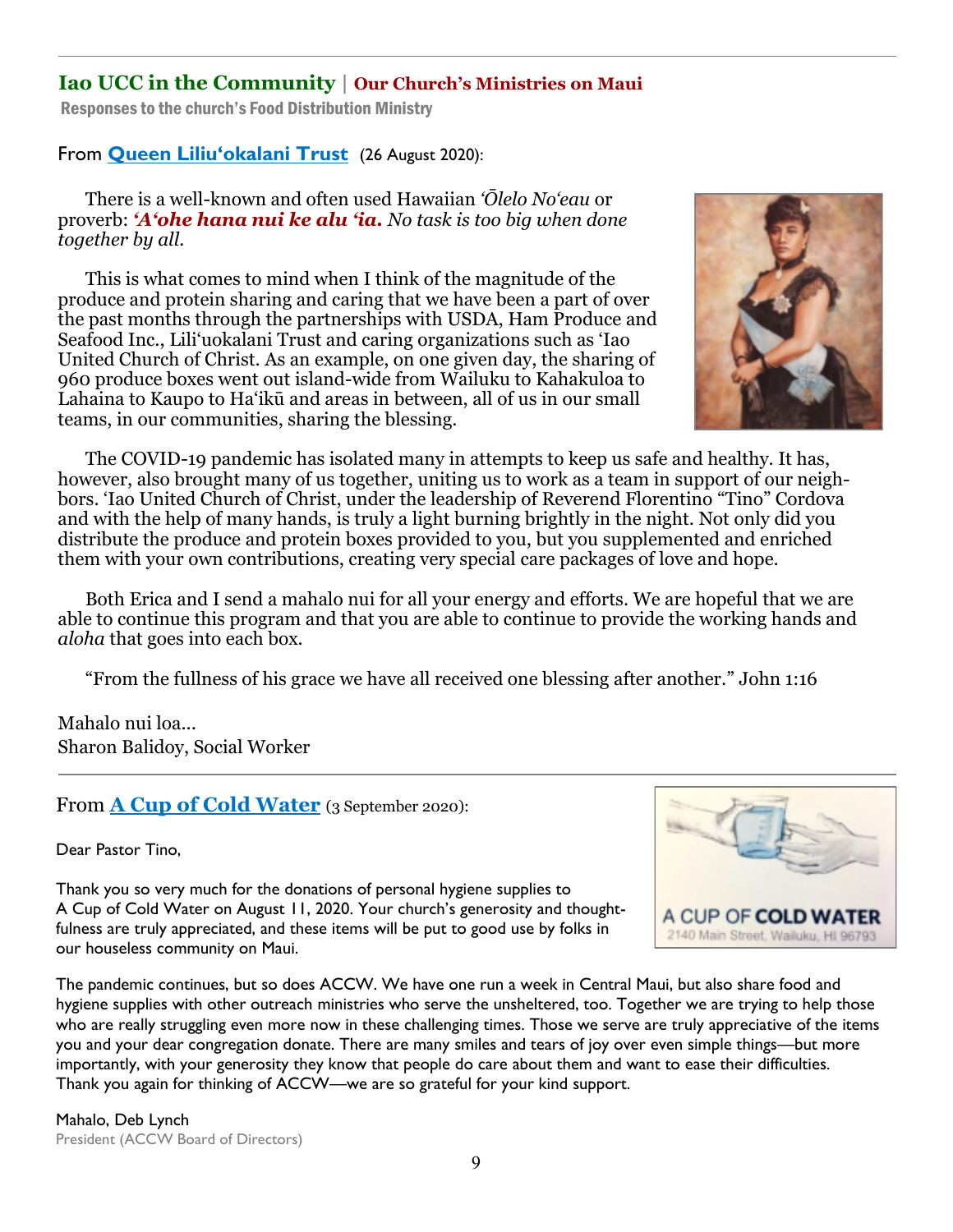# **Iao UCC in the Community | Some thoughts and vignettes on life during the pandemic**

#### August 4, 2020

 It has been 4 ½ months since we first sheltered in place! What?! That long ago?! We thought it was going to be hard but it turned out to be a blessing in many ways despite the horrors happening around the world and our nation.

 In our world Upcountry, our home got a "little" tidier, the yard cleaner and Carolyn's cooking improved a skosh! Her sewing however, unlike many friends, never got off the ground. Aside from having to purchase many sewing accessories, Iearning how to use the digital format of the new machine has been challenging. Shhhh, don't tell Daniel as the machine hasn't been used since getting it last year! LOL!



 The grandchildren are growing so fast — Mimi graduated from high school in May, Nalani will be a 6th grader, Jax 3rd grade, Joshua 2nd grade and Matthew in his last year of preschool. We miss them all dearly and are so grateful we can stay in touch through FaceTime and Zoom! We started venturing out a couple of weeks ago and just as we were feeling a little safer the number of Covid19 infections started to rise so we'll be sheltering in again. We pray all of you continue to stay safe and take care of each other! Wear your masks, wash your hands frequently, social distance and stay at home if you're not feeling well. Until we meet again, peace be with you.

Love and hugs, Daniel & Carolyn Kamidoi

Tho would have known that as we celebrated with joy and excitement, of the coming of 2020 way back<br>in January 1st and wishing everyone a "Happy New Year" with lots of hugs and kisses that we would<br>have to hunker down inste ho would have known that as we celebrated with joy and excitement, of the coming of 2020 way back in January 1st and wishing everyone a "Happy New Year" with lots of hugs and kisses that we would have to hunker down instead, because of a looming pandemic that supposedly appears every 100 years. in public, abstaining from human touch and distancing from other people and of course, washing our hands for 20 seconds as often as possible.



Obviously, this has affected our church community in unprecedented ways. We no longer worship in our beloved sanctuary and because of this, I truly miss our church 'ohana. I miss the warm greetings, friendly faces, the congregational singing, and most importantly, the praising and praying to God for all of our blessings. Yes, COVID-19 has kept us home and separated from our church ohana. However, all is not in vain. Thanks to Pastor Tino and his husband, Rong along with our hardworking secretary, Lloyd Nebres, we are still able to "attend" church every Sunday and on other days also. With their efforts and high tech knowledge, they have brought Sunday service virtually in our homes and I am truly grateful for that. I always look forward to the Sunday virtual service. The nice part of

a virtual service is even if I'm off-island, I can still "attend church". Though I miss regular church service, I have found solace in the virtual service. I feel like Pastor Tino is personally talking to me (are you?!). Honestly speaking, I tend to listen more intently because I am not distracted by the "busyness" of regular church service as the Worshiping Community and the Stewarding Community can attest to that. Don't get me wrong, I am anxiously waiting for the time we can be together again but we need to think positive and make the best of this dire situation. With faith in God, we will get through this, as this is now our inspirational motto for the pandemic.

~ Rena Hayashi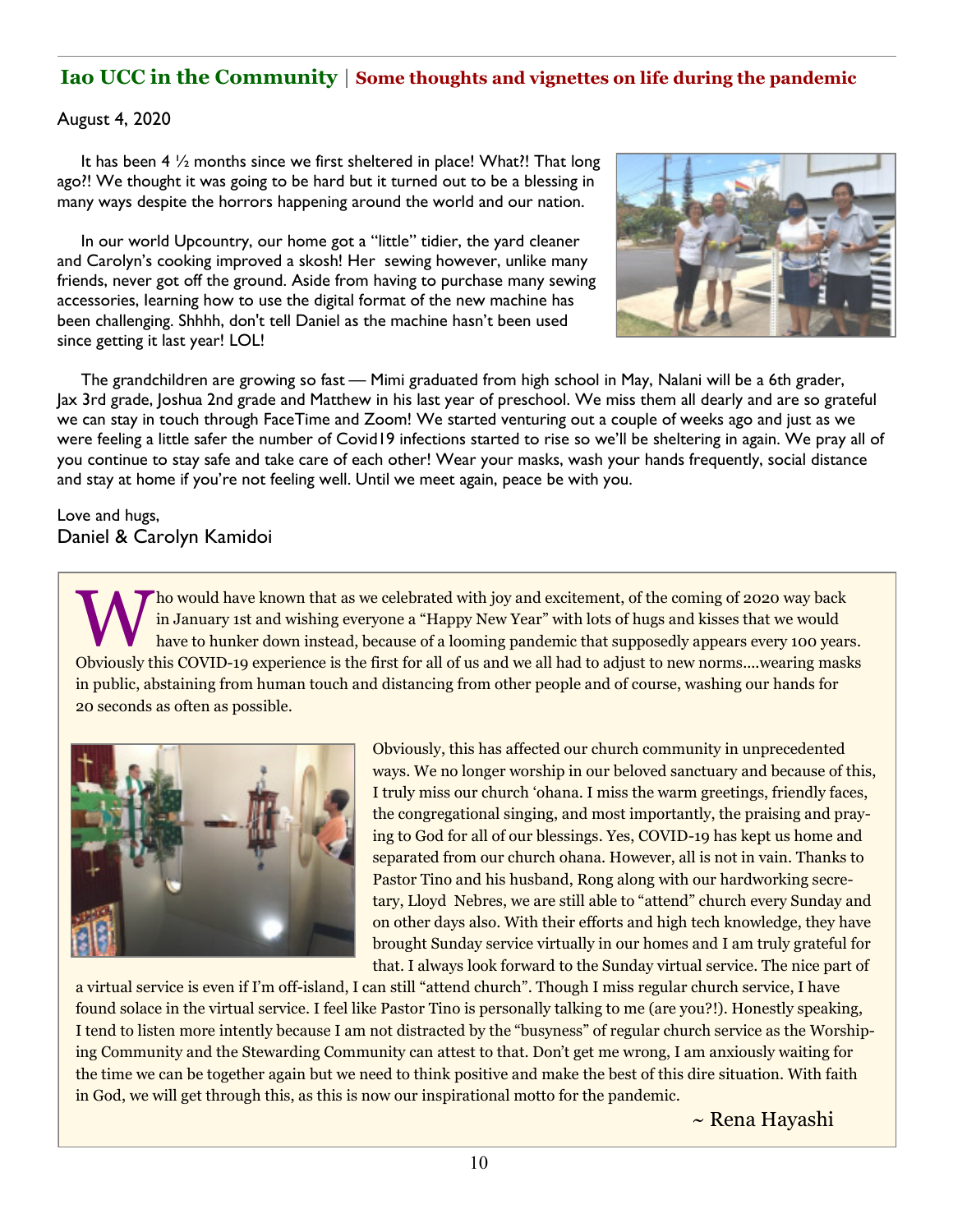# **Impact of the Pandemic on Our Lives | by Karen and Keith Moody**

(The text following is excerpted from a couple of e-mails the Moodys sent us in early August)

Dear Pastor Tino and Lloyd,

The masks arrived and we're thrilled with them… they are comfortable and a perfect fit! Mahalo. We also appreciated the letter you enclosed and the updates. Thank God for dedicated members like Gail and Lynette for continuing to prepare the Shelter dinners. We do miss all of you.

While living in a 159-resident senior facility makes us more vulnerable to Covid outbreaks, we have come to truly appreciate all its advantages: our staff for its commitment to keeping us safe, well fed and creatively engaged. The vast open spaces of the Masonic Home complex to walk and explore as never before, providing unexpected pleasures. Being physically confined has expanded our horizons in other ways: we are learning new technology (Zoom for worship services; video conferencing with doctors); discovering alternatives to grocery shopping using efficient Instacart services; developing a passion for photography and the joy of sharing results with others; reconnecting with friends similarly confined around the world.

The bad news is that one of our residents tested positive for Covid so we are once again in complete lockdown in our apartments. Those in contact have been tested and the rest of us are expected to be tested early next week. Staff and vendors were all negative through earlier tests and continue to be tested on a rotational basis. I guess we all expected that Acacia Creek would eventually be hit, given the rising #s in CA. Management is giving regular updates through the PA system and has strict guidelines to contain the virus (the affected resident is now at the Masonic Home's skilled nursing quarantine section).

Please keep us in your prayers. Stay safe!! We will send some photos videos taken from our 4<sup>th</sup> floor lanai. We are fortunate that we can still enjoy nature during lockdown even as our walks are discontinued.





[Photos here] are the most common fauna we see, often right from our 4th floor lanai. God's creatures taken during our daily walks around the Masonic Home campus."



Love and peace from the Moodys.

## **Iao UCC Fundraiser | COVID-19 Cloth Face Masks** We still have more of these these very soft,





comfortable, and breathable cloth face masks that Pastor Tino ordered online, as a church fundraiser. It has a photo of the church printed on one side and the church name on the other. Pick them up for \$10 each at the church office, or have them mailed to you.

Call the office at 244-7353 or email iaoucc@hawaiiantel.net and specify how many you would like.